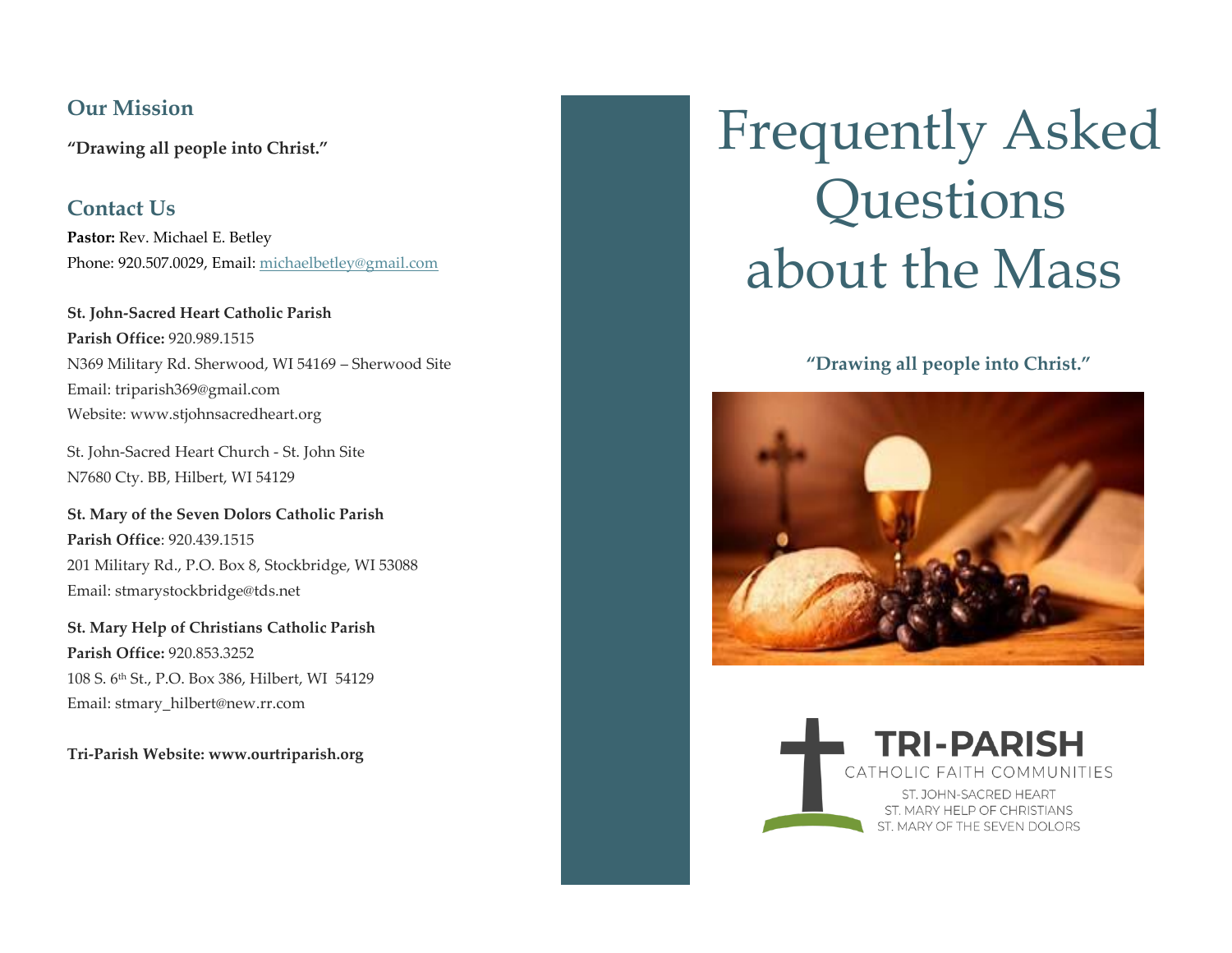# **Welcome to our Tri-Parish.**

**The Catholic Mass** is a Eucharistic celebration!

We come together to hear the Word of the Lord, to pray for the world's needs, to offer the sacrifice of the Cross in praise and thanks to God, to receive the Christ Jesus in Holy Communion, and then to be sent forth as disciples of the Gospel. Through this experience, the people of God are renewed and given new strength to live out the Christian faith daily.

This booklet is a guide that answers questions about the Mass. We hope it will bring you closer to the love of God whether you are a life-long Catholic, someone new to the faith or perhaps interested in our Catholic faith.

#### **Our Celebration of Mass**

#### **Weekday Services**

| Wednesday | 8:30 am St. John-Sacred Heart, Sherwood           |
|-----------|---------------------------------------------------|
| Thursday  | 8:00 am St. Mary Help of Christians, Hilbert      |
| Friday    | 8:30 am St. Mary of the Seven Dolors, Stockbridge |

#### **Anointing Mass**

First Friday of the Month 8:30 am St. Mary of the Seven Dolors, Stockbridge

#### **Weekend Services**

| Saturday | 4:00 pm St. Mary of the Seven Dolors, Stockbridge                                                                                  |
|----------|------------------------------------------------------------------------------------------------------------------------------------|
| Sunday   | 8:00 am St John-Sacred Heart, Sherwood<br>9:30 am St. Mary Help of Christians, Hilbert<br>11:00 am St. John-Sacred Heart, St. John |
|          |                                                                                                                                    |

# **Why do people genuflect and bow before entering a pew?**



We recognize with our whole being that we are in the presence of God; indeed we are in the real presence of Christ in the tabernacle.

## **Is Mass supposed to be entertaining?**

No. The Mass was never intended as entertainment. It is a ritual. Through the repetition of prayers, movements, and the changing of the Body and Blood of Christ, we are spiritually formed, inspired and consoled. The Mass allows each person to bring their own feelings into the liturgy. The whole point of Mass is to offer yourself, and all that you are feeling, to God in Jesus Christ.

# **Why can't someone just pray at home?**

It is good to pray at home, but it does not take the place of attending Mass where you pray in union with other



believers as part of a community. The Mass inspires us by the readings and the homily, we reach out to others in Christ's peace, forgive during the Lord's Prayer, receive the Body and Blood of Christ, and become empowered to carry the presence of Christ into the world.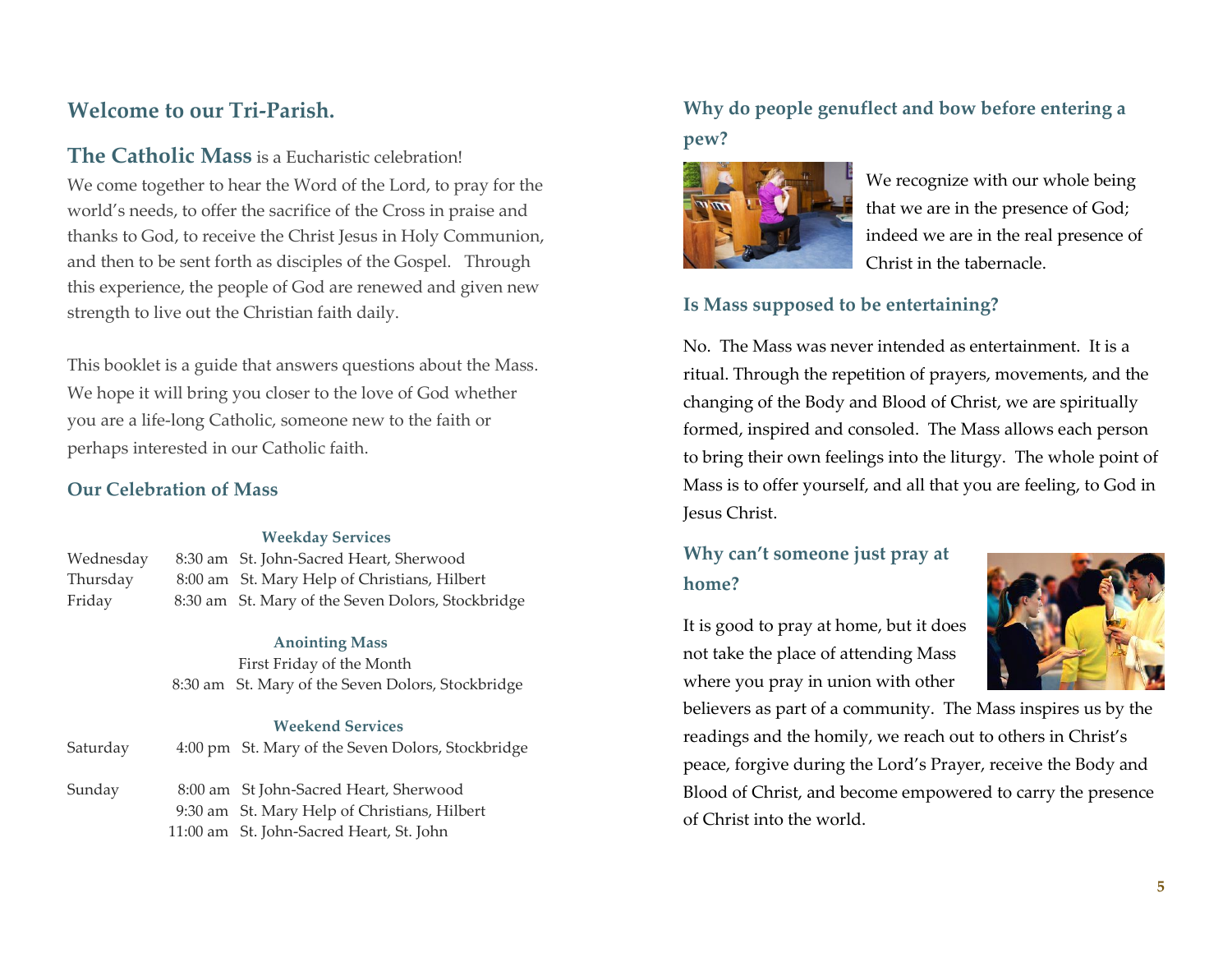# **What do I need to know about the readings?**

The 1<sup>st</sup> reading is always taken from the Old Testament (except during the Easter season) and relates to the Gospel reading. The  $2<sup>nd</sup>$  reading is always taken from the letters in the New



Testament or the Book of Revelation and is a continuation of the previous week's passage. The Gospel is the most important reading because it is Jesus speaking to us through his words and actions. We stand for the Gospel to acknowledge that we are hearing the Good News of Our Lord Jesus Christ.



# **Why do we stand up after the homily for the Nicene Creed?**

To proclaim publicly what we believe. The Creed is foremost

a prayer, which professes the love of God. It is also an opportunity to recommit ourselves to our faith.

# **Why do some people call the Mass "liturgy"?**

A liturgy is any public ritual that the Church celebrates. The word "liturgy" means "the work of the people" in Greek. When you attend Mass you are a participant, not a spectator. You join with the priest and the people around you in prayer, reflection, thanksgiving, and communion.

# **Our Mass**

**The word "Mass" comes from the Latin word** *missa***, "to send". The Mass prepares us spiritually to live as authentic followers of Jesus Christ in our everyday lives.**



#### **Why do we attend Mass every weekend?**



The moral obligation to attend Mass has been Church law since the fourth century. But rather than think of it as something we "have to do", we should think of Mass as a valuable time spent with our loving God and with others.



When we go to Mass, we begin to see that we are not alone, and recognize that we are part of the Body and Blood of Jesus Christ.